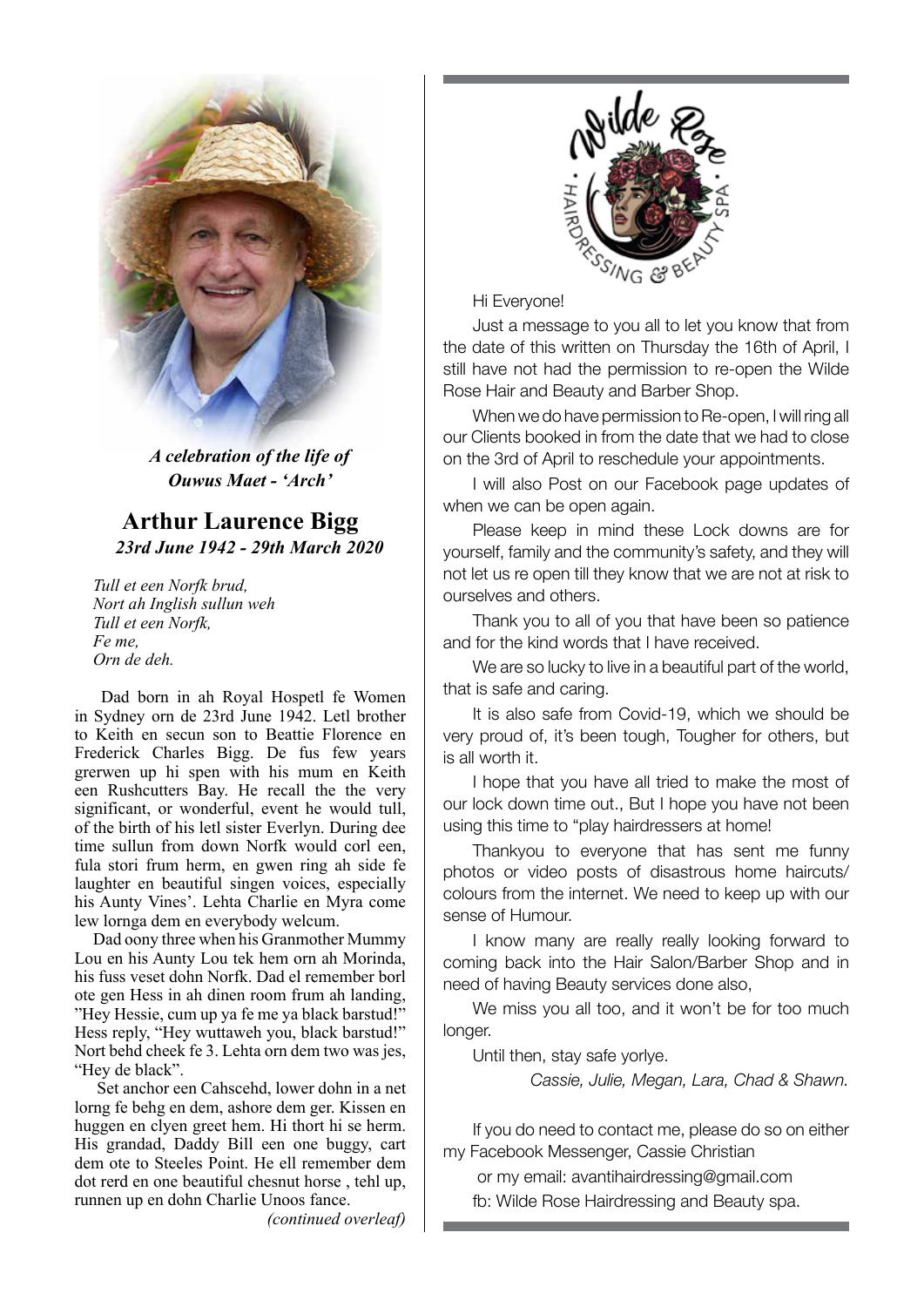#### *Arthur Laurence Bigg- continued*

He stop ote Aunt Ag en Grans en lorng fe his grandad. He el remember Myra en Wonnie yus a come ote pleh en one deh dem three tek one condense melk frum ah sehf en head dohn thru em fruit tree hide hide up in em lantana en skin et. He tehs his fuss chilli orf one bush dohn Julia en Bobby Dickies en end up bellowen, in a mess guddet, in a eye en all abote. Years lehta frum deh gen her foul run, shi spot hem, "Hey, Chilli Peppa!"

Deh viset had a lasten impression orn Dad en seat in his heart one desire which nawa leew hem. He tull wen se time fe start back up Sydney he se wrap his harn rohn one verandah pers en clyen, dem hatta prise his finger frum rohn et. Steels Point se tek horl.

He beat his Mum herm frum his fuss deh een school, after she se drop hem orf. Woolahra School oony cupl streets aweh from dems en hi ner side hi gwen. His Auntry Lou talk his mum into letten hem stop herm en start ah nex deh. He luw her fe dah. Dad had fun grerwen up een Sydney with big brother Keith en Everlyn, plehyen in a beautiful parks en gardens. Dem ner wehs all em fruit tree in ah side , dem short cuts, wehs em cops en whos side gut een a dorg el chehs. Dem bin mehk a billy cart en he el remember horse en a cart deliveren a melk, de weh dem horse bin el do en side bin stebl et.

His early teens was spent orn Newbury Farm in Sutton Forrest nort far frum Moss Vale. Es ya Dad lern bote farm life en looken ote fe animals en ho fe stop orn a hors en dem, en dem. De thing he experience ya, pilly, en farm life halp hem mehk de life he had orn Norfk. Orn return to Newbury, years lehta, he spot his rabbit trap still hangen een ah shed, right side he lubbee. But had cupl messen hi tull.

When hi 16 his Mum sen hem to Sydney fe find one jorb. Brek his heart fe leew dem two behind. He larna his brother, en Keith, noh moosa 20, head dohn en fetch Nan en Everlyn back to Sydney. Together gehn dem rent one side een Paddington en de fun begin gehn.

He had one jorb een Grace Brothers en ernen a money start sehven up fe head back dohn Norfk. Each Chresmus he get back to Sydney, kahdu, merpen abote, kah stehwelote, pinen en itchi feh hed back. Was duren dee time es teenager Aunt el remember dem two learnen all de lehtes dahns moves in ah loungeroom , music blehren, marden abote, breken a vase en a thing in a hous.

Se grer up. Gwen a pub teemen up with Twuddu orn leave frum ah Navy en Spin, Moony, Bunt en Culla en plenty Norfk sullun. Headen dohn ah Polynesian Club een de Rocks , dahnsen en partyen aweh lorng fe other islanders lewen een Sydney. George Star Christian tee hem up one jorb with Austral Bronze, sherferen a sulluyn abote inna big shiny car. Dad buy one second hand FJ Holden. The fuss luw of his life. He do et up all shiny en gude se peh et orf en was his. He dah prode. But his heart brek, fe de fuss time, oony cupl dehs lehta, when Pauly Ted arsa hem ef he el tek et run up a rerd tun rohn. Hem en Twuddu deh watchen hem, en right deh orn Bayswater rerd, nort far frum Spindles

side up a Cross he pull orf one u turn en one car Tbone dem, buss up ah car en putt Julie (Quintal) en Spindles inna hospetl, short time, "We get ote a ya before dem cops tun up" en dem tu lemp ote a hospetl still sore en se had et.

Dad return herm to Sydney after Christmas 64. Also orn Norfk dah Chresmus was Trish Magri en her school friend Celia stoppen rohn Aunt Ems. Es Aunt Ems de side dem two meet. Hi se tinna eye. He larna his Mum hi se meet one gehl en hi wunta marry her but she lew een Melbun. Hi se find her. Was nothen fe Dad, Spin, Twuddu en Moony fe nok orf Fridy, driw to Melbun kerten horl weeken en tun up back a work een Sydney Mundi mornen. Mum en Dad mary orn 27 May '67, en he mehk one deal with Mum fe jes trya fe lew orn Norfk fe 6 months. Dem arrive orn de 3rd June 1967. Dem se herm. After 3 boys en 8 granchildren, Dad bin like a tulla Mum de deal se orf noh. Mum settle into life orn Norfk a world aweh frum wuthen shi used to en hardly ner anybody.

Karl Davies, then married to Dads cousin Mavis, had one jorb fe hem. Lehta hi work fe Irvines en eventually start up Vintage Cleanen Services at one time even runnen ote de back of Kahsee. He had de halp of Dids en Coop en Jack Fraser en many laughs had worken inna nite en early inna mornen. In 1983 hi start driwen a bus fe Boo rohn Pinetree Tours. Many fun time he had lorng fe Lou en dem other drivers orn a rerd. He tulla Rob Wotherspoon one deh, You ner dem clown rohn ah Easter Show ho dems hehd el tun side to side en you el threr de thing in dems mouth, yeh Archie, waal watch dee. En in ah Chapel he ger with one pile touress en point up orn ah ceiling tull something en den slerly point ah other weh tull something, den point orn Rob. Sulluns hehd tunen side to side en right rohn, jes simmess dem clohn. Many, many stories bote ah wicked sense huma.

He en Mum start up Callum Court en for a while had ah Garrison restaurant en sullun ote herm fe progressive dinner. He was a natural entatehna. He bin el horl one crohd a sullun een his harn wether tullen one story bote anything, plehyen a piano, en singen alorng with sullun. He bin el pleh anything from one ukulele, piano, guitar, harmonica en a squeeze box. Dad bin el fine a story ulla something funny in anything, he express his thoughts quite plenty thru his entertainen weh with words. Boo spot Dads talent one country music festival when Dad recite one his poem. En between dem two, "Wonderland By Night" born. Eventually riten nuff poem fe write two book, Morla El Do en Kids en Pines en Nursery Rymes. Hi must be bin entertehn tens a thohsns erva de years.

Dad had two mehn passion in his life. One es his family en de other, Norfk.

He get dah much enjoyment sharen his passion fe Norfk en owus language, speshly with dem letl sullun up a school. Hem en Colleen stablish ah year 9 langwidge camp teachen dem bote dems history en culture en weh fe du.

Right deh gen Daddy Bills, Dad set to en had Charlie Unoo en Marty Quintal en lehta Peter Magri, *(continued overleaf)*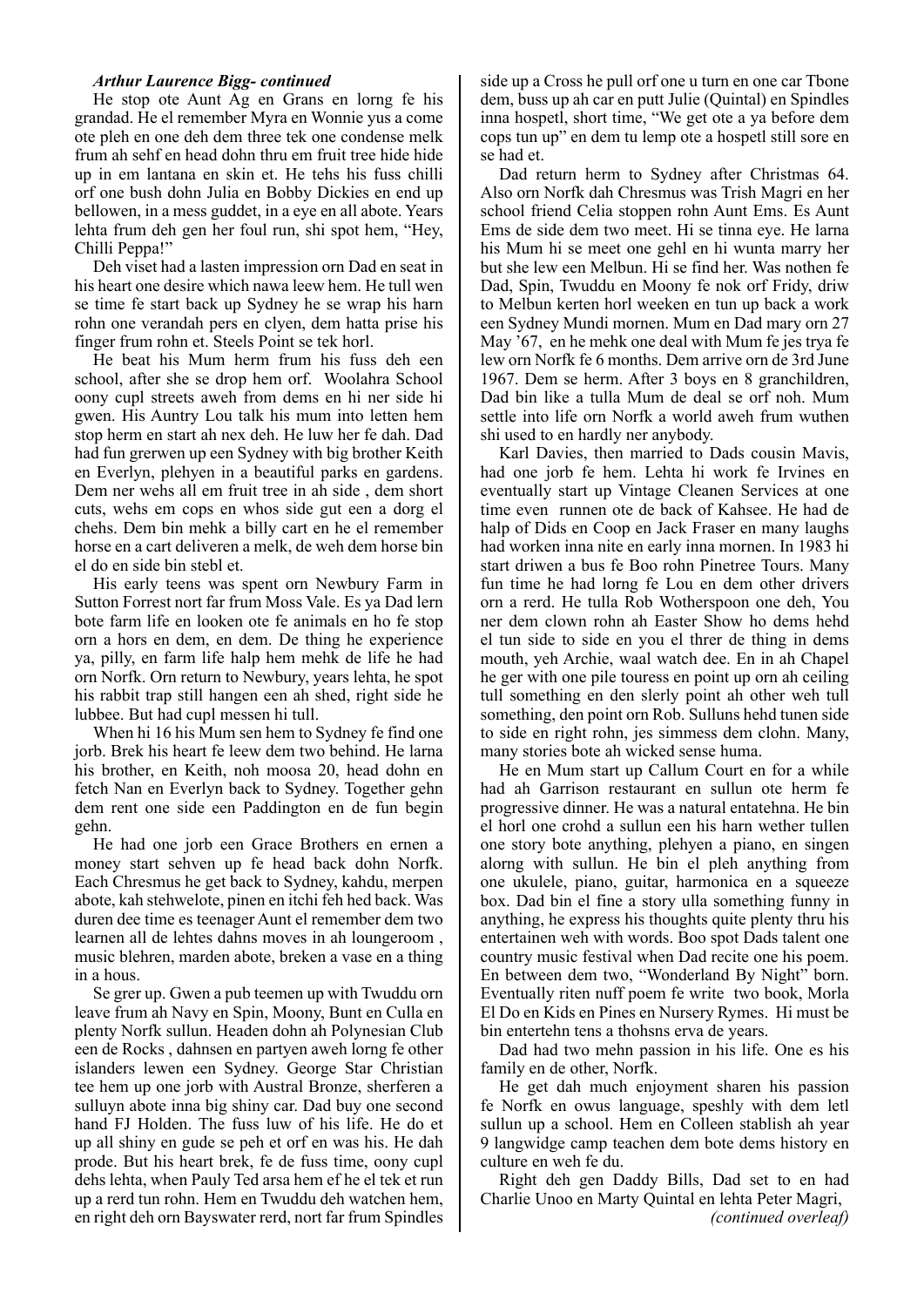#### *Arthur Laurence Bigg- continued*

build hem en Mum wun letl side which eventually grer into the warm happy family herm es des deh. He spen years toilen aweh in ah yard mehken a thing. Had a dairy, pig run fohl run, cehge fe parrut, pond fe fish one side fe hem en Ikey shoot a seed, yu nehm et. So many happi memry hem innah side.

Dad was a wonderful father and a loving patient teacher to David, Matt en me en lehta orn to his grandchildren, Martyn, Isaac, Reuben, Heidi, James, Hannah, Holly en Amber. Grewen up with hem wi dah lucky, melken a coh, churnen a butter, breeden en cleanen a fohl, tyen a line, killen a pig, plunten en cooken a thing. I'll still si mum in ah kitchen watchen hem, 'What are you doing sweetheart?', tyryen nort fe giggle de weh he doen, en Dad gwen tull, 'I kah wah but gwenna be es sweetun'. En alwis was.

 Dad was diagnosed with lung cancer in 2012, 'one rat in myse lung' he would call et. With treatment, support en mums loving care, he eventually beat et. He still bin el get abote do de thing but kina sler hem dohn letl bet, letl bet more den wuthen he let orn. His dehs spen tinkeren abote in his shed, his projects getten smaller. Callen een orn wi boys fe cuppa tea en fe si wuthen wi doen. Wensdi nites ote herm es granchildrens nite en all bin look dah forwud to headen ote gramps en granmas fe suppa, nerwen dem gwen sti rohn a table, rotnen en gigglen, learnen en listnen, laughen en eaten sweet en often sleepen ote. Hi dah glehd wi se all herm en se line wi up fe all head ote Easter Sundi fe suppa.

Hi was owus mehn man, de one he nawa had. En er man weh wi gwen mes you, brud.

Mum, yorlis marriage bin one inspiration to wi three boys. To si de weh yorli starn together orn de good dehs en starn closer orn de bad, de weh yutu loved each other en cly together, de weh yutu keep each other strorng, fe si yutu walk together en share and nawa giw up.

The friendship and laughter and sense of so much fun, for 52 years as best friends, you were privileged to have found a rare gem in your love for each other. Now its time to let the heavens dance between you until you meet again.

I gwen let his words end et,

Some dehs es diamonds some memories golden, but fameli de real treasure!

En sum sullun ger thru life seeken fortune en riches when right under dems nerz.

I bin lucky cos merst myse dehs es diamonds.

De lars poem, write et orn one recent trip to Thialand lorng fe Reuben wen dem two hed up fe fix dems twos teeth.

Reub read et fe owa een tohn Mondi. Wi like a share et lorng fe yorli

### *Old Chaing Mai*

*Chiang alang and dass no lie Sitten ya in old Chiang Mai Rub & tug down naughty street Wetles ya kaadu fe eat*

*Come up ya fe fix a teeth I sooner chew one gawas leef Dem huwi huwi stinken streets Sulan yuu nor wunt fe meet*

*Sulan come from China town Walken up en walken down Language barrier wut a tie Things are crook in old Chang Mai* 

*Wednesday morning hoem we go Comen back?? Oh futtet no Long nek sulan, tigers too Paper made from elephants poo*

*Awas maet Mr Song Kinda cunning, something wrong He'll show yuu around, he'll really try To spend yuus money in old Chiang Mai*

*Chew en nibble, spit en bite Chiang Mai markets en a night 2 hours there fe haw a luuk 2 hours baek en a clapped out tuk tuk*

*Naughty street dem shove en barge Heyyy Mister you like masaage?? Pretty girls there shy en coy Be careful might be wun lady boy*

*Ina Boet gut no free board Cole es beggary, oh my lord Funny name en dars no jok Dem call ar river the river cok*

*Myse bak se sore I'll tell ya fard Dem Chaing mai bed jes tuu dam hard Kaa slep fe noise mus every night Jes two more sleep en we'll be right*

*Plenty thing fe sulan sell But all kaa duu cos em street smaell hell Nort much presents fe all yorley So tek et all lewe et we bloody sorry Ded fish ded cat, en plenty thing floatten en ar river ping We nor du dar things be half But by heppi we bin laugh*

*Some side we sleep nor gut a shower Some side we eat you'll huwa huwa Duu get me wrong we bin eat sweet But let me at some Norf'k meat*

*I setten Hoem on myse randa smilen I nor gwen baek fe visit Thailand All in all der trip bin fien Yuu gut yuus teeth en I gut mine.*

*(continued overleaf)*